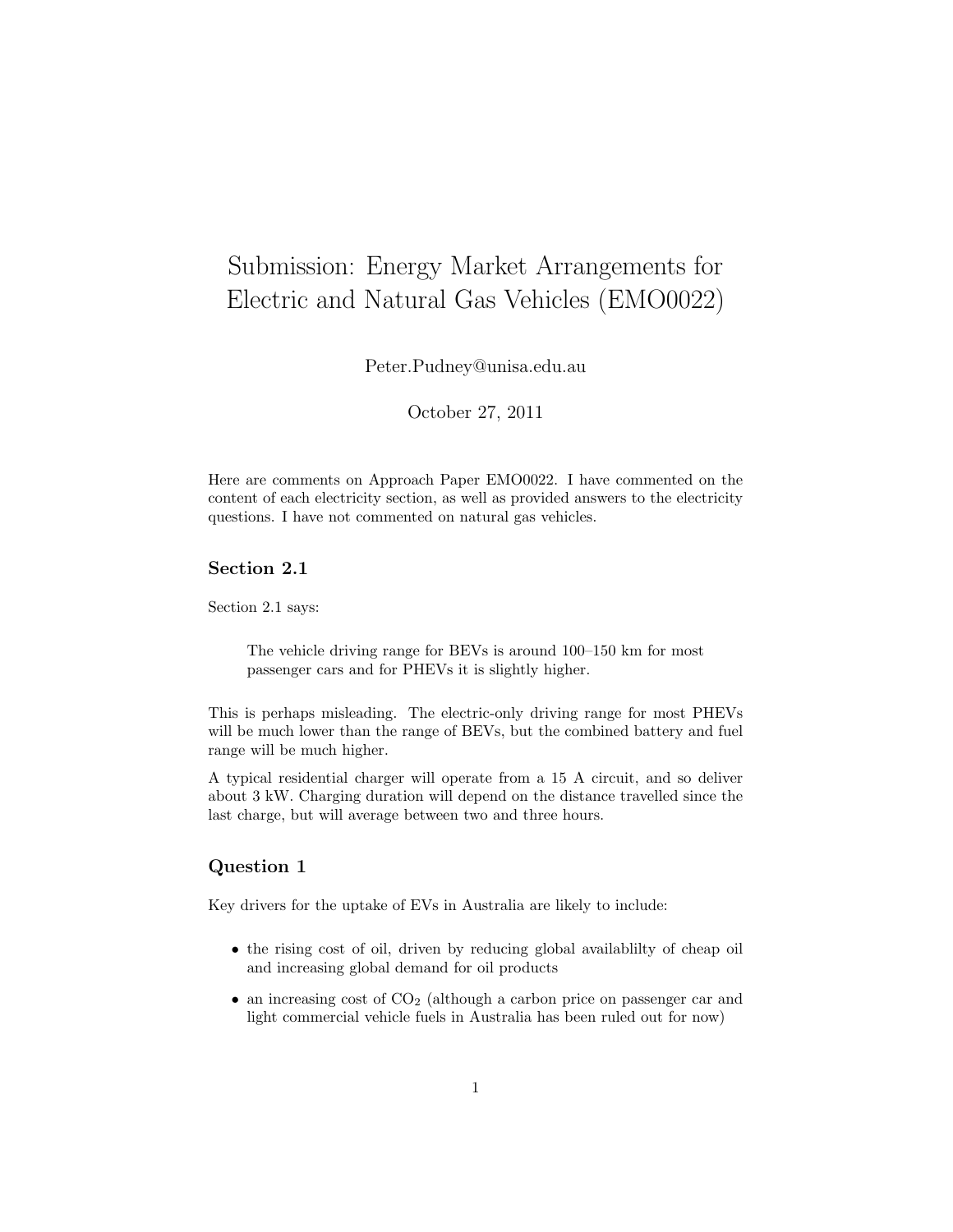• the introduction of mandatory  $CO<sub>2</sub>$  emissions standards to apply to new light vehicles from 2015 (the level has not yet been decided).

On the other hand, availability of EVs for the next few years is likely to be limited by supply constraints. Manufacturers including Mitsubishi and Nissan have stated that they are aiming to have 20 per cent of their production to be plug-in vehicles (BEVs and PHEVs) by 2020, but this is perhaps an ambitious target.

These factors are not likely to differ significantly between NEM and WA.

The proportion of passenger vehicles travelling less than 100 km per day in Perth is more than 95%, which is similar to the proportion in Melbourne and Brisbane, and greater than the proportion of short trips in Sydney. Travel distances should not cause a significant difference in the uptake of EVs between Perth and Melbourne or Brisbane.



UniSA has detailed travel information for statistical divisions within each capital city.

#### Section 2.3

An EV designed for home charging in Australia will draw less than 15 A (3.4 kW). The 2011 model i-MiEV, for example, draws about 13 A (3.0 kW). The 2012 model i-MiEV draws less than 10 A (2.3 kW) from domestic circuits, but can draw more from EV charging stations.

UniSA has data on the distribution of times at which cars return home. The graph below shows that there is a considerable spread of arrival times; about 20 per cent arrive home before 15:00, and about 20 per cent arrive home after 20:00.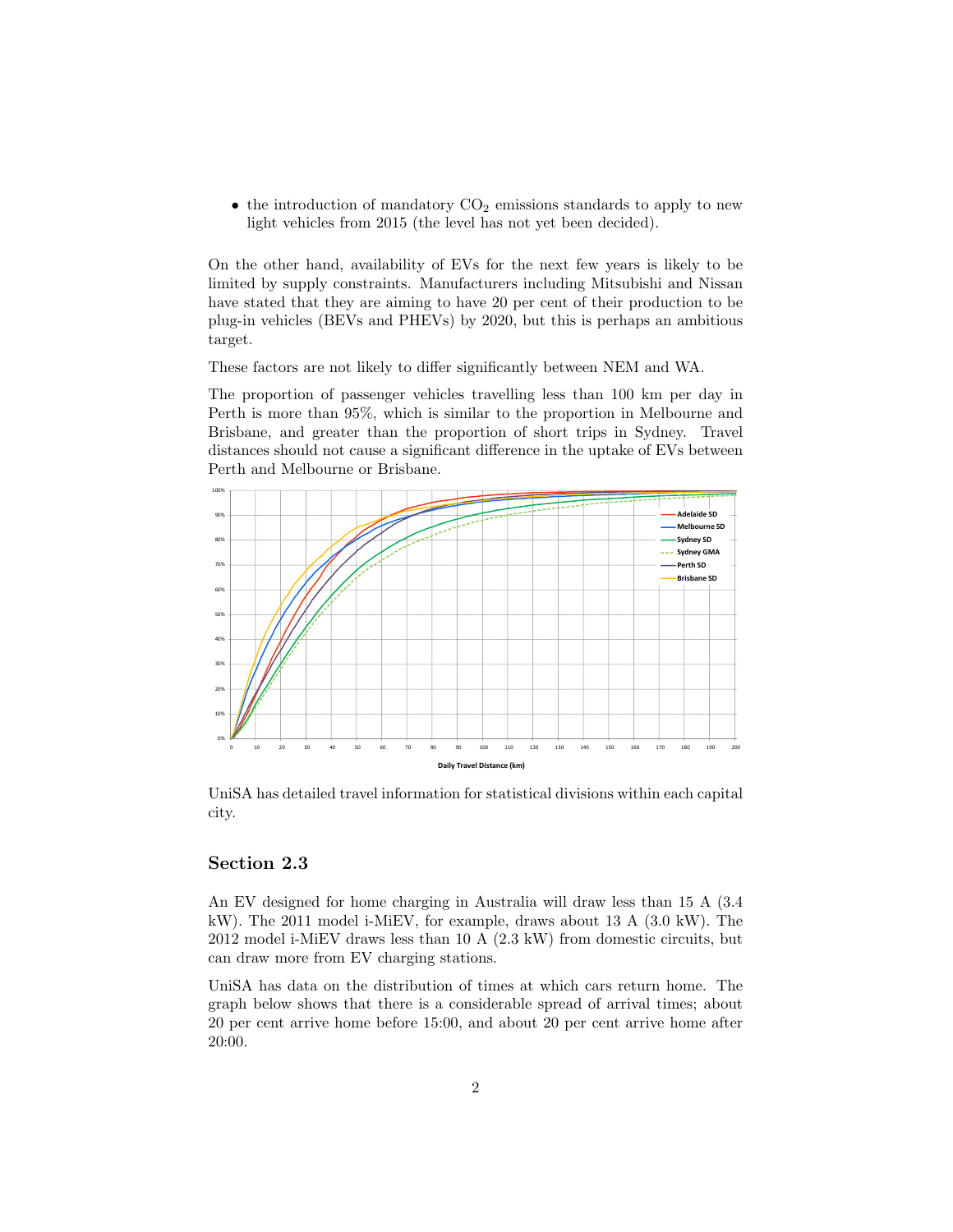

The estimate of each vehicle using 3.5 MWh per annum is perhaps high. The Nissan Leaf has a consumption of about 175 Wh/km. With an annual distance travelled of 15000 km, the annual energy use will be 2.6 MWh. For an i-MiEV, with 135 Wh/km, the annual energy will be 2.0 MWh. (Reported energy consumption is based on Australian Design Rules drive cycles; consumption in practice could be up to 30 per cent higher. UniSA is currently logging EVs in South Australia to determing real-world performance.)

The term 'V2G' often refers to all grid services, not just those involving power transfer from the car.

PHEVs are unlikely to have enough battery capacity to export power to the grid. They could potentially use their engines to generate power for export, but this would be less efficient than dedicated generators.

#### Question 2

One of the key benefits of EVs for the grid is that they can be a controlled load, typically requiring only a few hours of charging overnight. Furthemore, the rate of charging could be finely controlled without adversely affecting the battery.

Initially, control could be done using:

• time-of-day pricing or price that increases with load, and simple charge timers either built into the car controls or external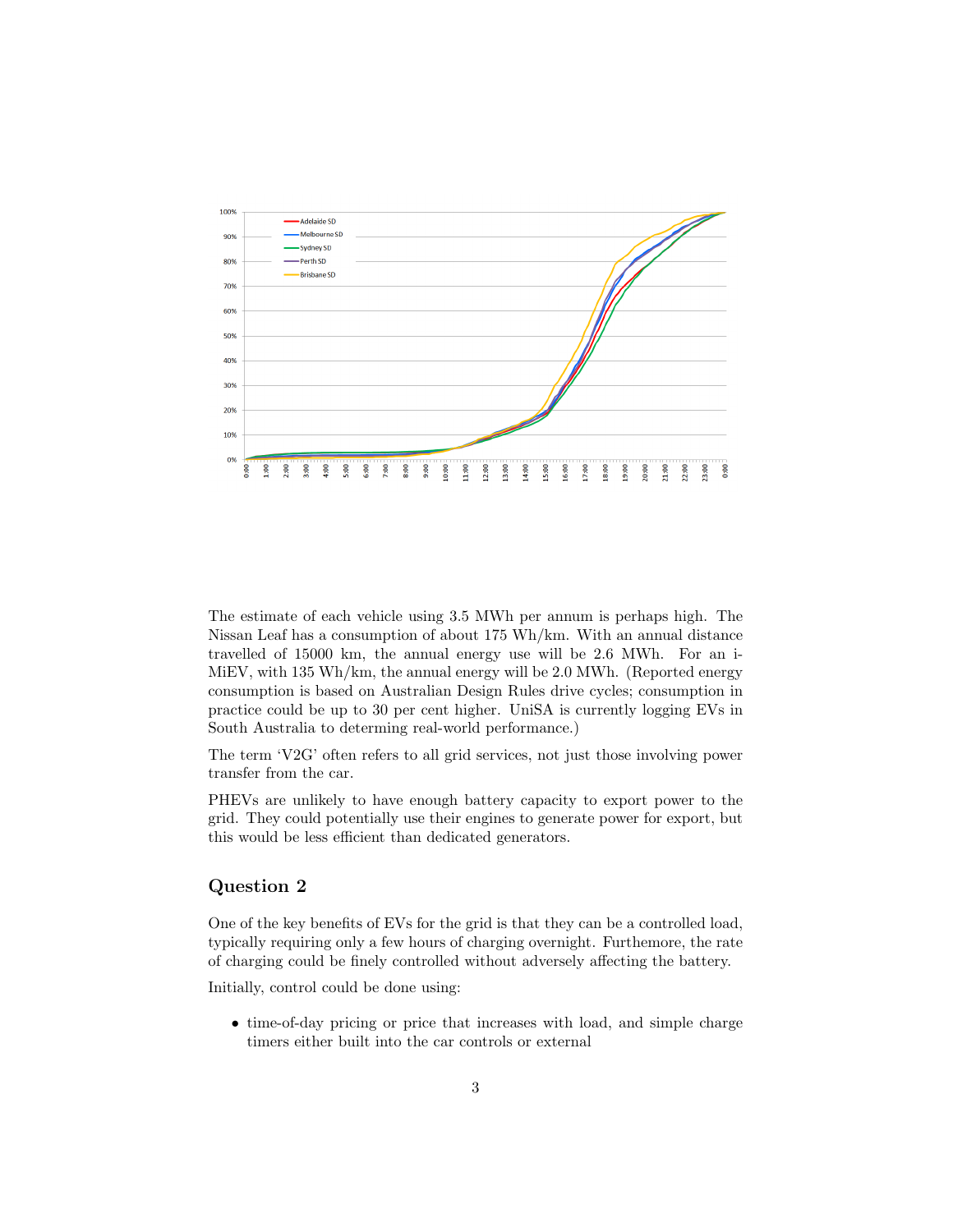• Demand Response Enabling Devices (AS 4755) responding to commands to pause charging, charge at half power, or start charging early.

Eventually, however, more sophisticated charging systems could respond to dynamic pricing information and dynamic information on the availability of renewable energy, work with other household load management systems such as Smart Energy and OpenADR, and transfer energy from the vehicle when required. Both the Society of Automotive Engineers (North America) and the International Electrotechnical Commission (Europe) are developing standards for communication between vehicles and the grid. The relevant standards include:

- SAE J2836, J2847/1: Communication Between Plug-in Vehicles and the Utility Grid
- SAE J2836, J2847/2: Communication between Plug-in Vehicles and the Supply Equipment (EVSE)
- SAE J2836, J2847/3: Communication between Plug-in Vehicles and the Utility Grid for Reverse Power Flow
- SAE J2836, J2847/4: Diagnostic Communication for Plug-in Vehicles
- SAE J2836, J2847/5: Communication between Plug-in Vehicles and their customers
- SAE J2931: Communication for plug-in electric vehicles
- IEC 15118: Vehicle to grid communication interface
- AS 4755: Demand response capabilities and supporting technologies for electrical products
- ZigBee, HomePlug: Smart Energy 2.0
- OpenADR: Automated Demand Response

## Section 2.4

Early experience in Japan and in the UK has shown that some public charging infrastructure is required to give people the confidence to use EVs, but that most charging is done at home. It is important not to over-invest in public infrastructure.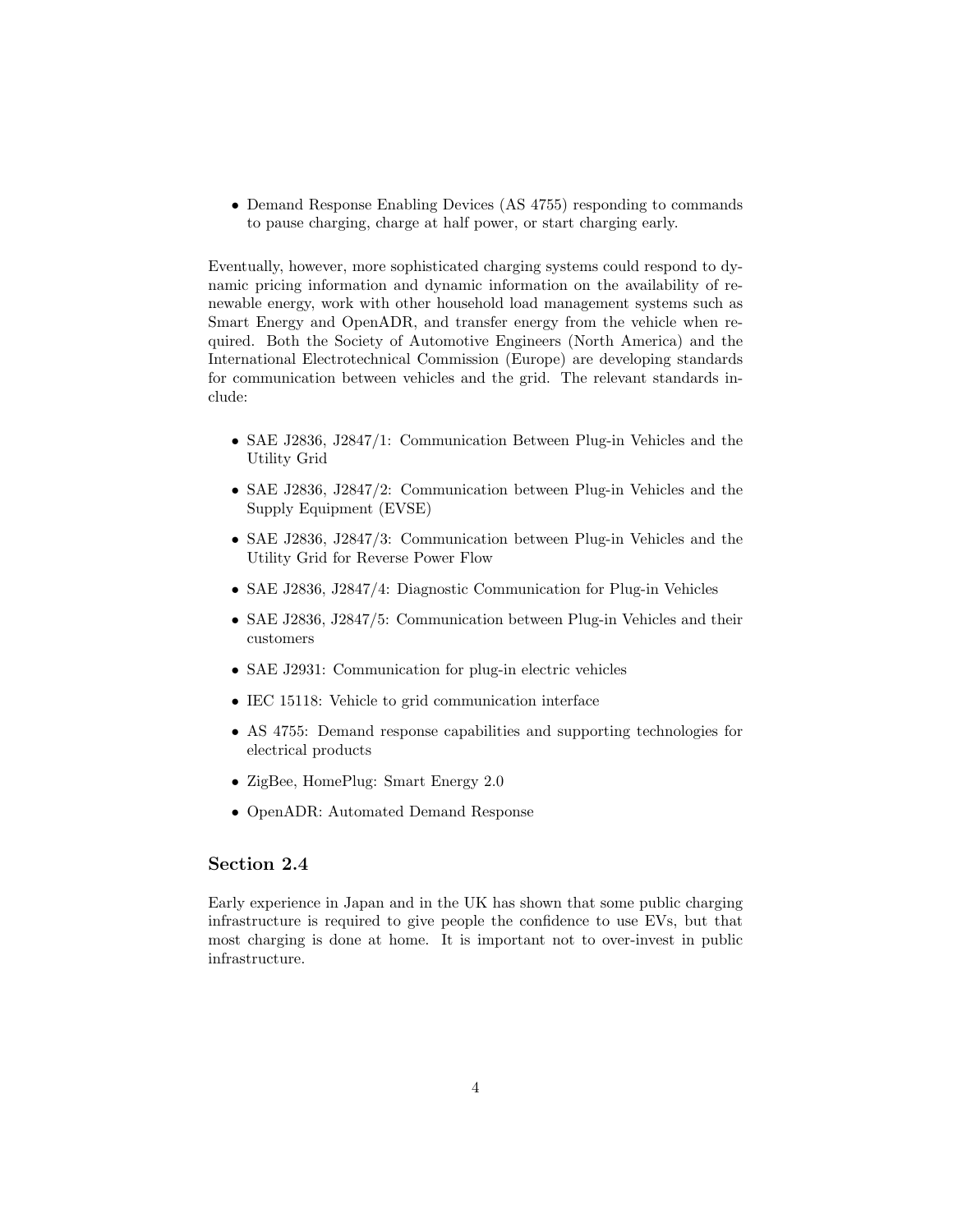## Question 3

The ultimate goal should be to move from the current electricity system where supply is varied to meet the (largely uncontrolled) demand, towards a system where demand can be varied to meet the available supply of renewable energy (also taking into account transmission and distribution constraints). Mechanisms for controlling demand could include:

- time-of-day pricing
- price-per-watt that increases with power use, to encourage energy efficiency and load levelling
- dynamic pricing that responds to fluctuations in the cost of generation
- other dynamic signals, such as the availability of renewable power or capacity constraints (household, street transformer, substation)
- mechanisms for dynamic, ad hoc aggregation of demand (or supply from EV batteries) on sub-networks
- mechanisms for trading power and energy quotas.

(I am particularly interested in the design of mechanisms for controlling demand and sharing the available supply of electricity, and will continue to do research in this area.)

Ultimately, the distribution network will need to support communication with load control systems, and support distributed generation and storage.

It is crucial that the uptake of renewable generation exceeds the increase in demand for electricity due to EVs, since EVs powered from coal have about the same  $CO<sub>2</sub>$  emissions as comparable conventional cars. In fact, low emission conventional cars have significantly lower  $CO<sub>2</sub>$  emissions than EVs recharged from coal. But EVs recharged from renewable energy have effectively zero  $CO<sub>2</sub>$ emissions.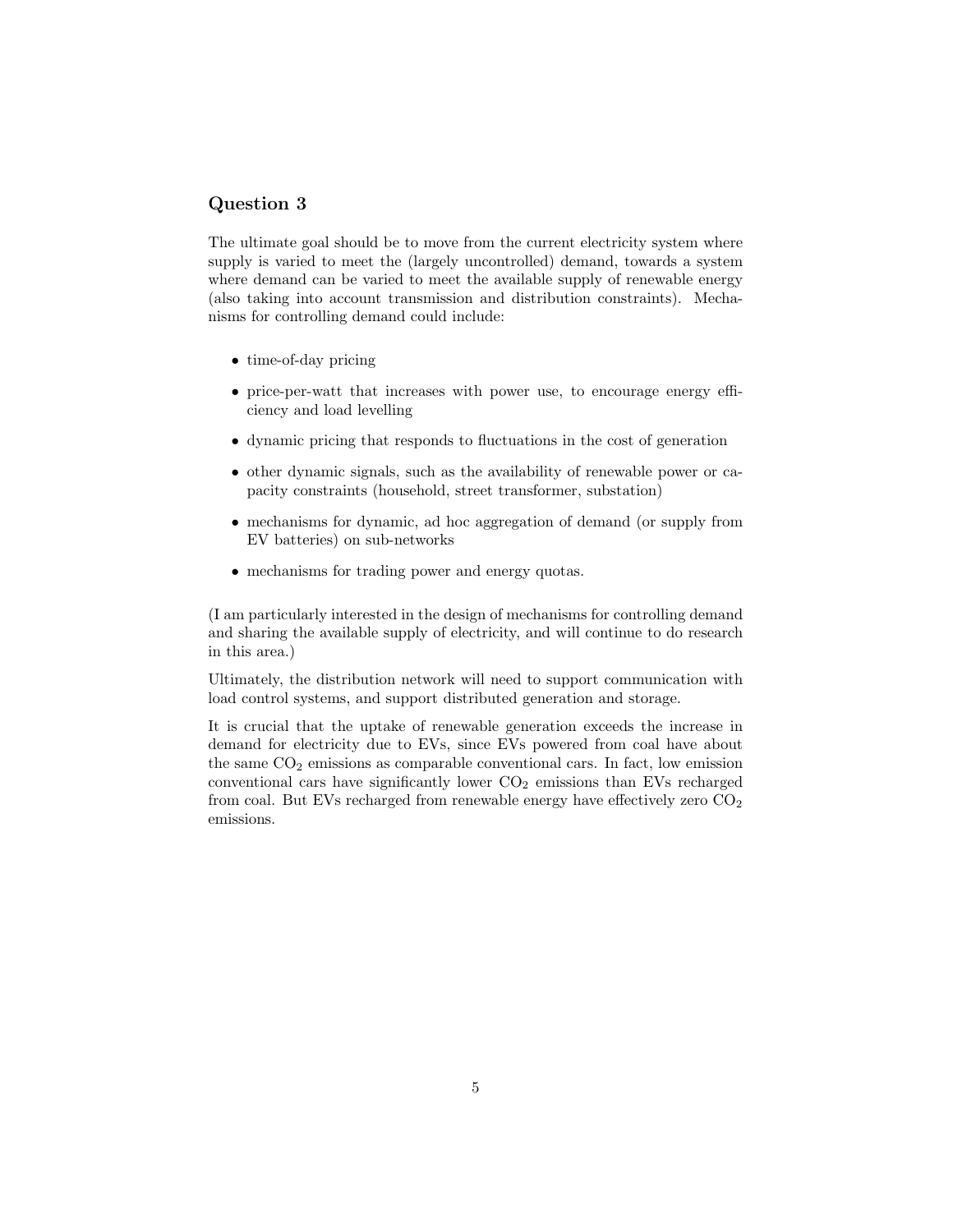

The cost of charging an EV using GreenPower is about one third the cost of refuelling a conventional car.

If all passenger car travel in the NEM region was electric, the extra energy required would be about 11 per cent of the current NEM demand. Coping with a gradual uptake of EVs should not be difficult.

There is considerable scope for integrating EVs with renewable generation through load control mechanisms, and ultimately for controlling the supply of electricity from renewable sources using EV storage.

#### Question 4

I am not familiar enough with the National Electricity Rules to give a detailed answer to this question. However, the National Electricity Objective does not appear to include 'sustainability'. It should.

Question 4 does not address why you would change the regulatory arrangements to facilitate the uptake of EVs. The answer is that there are benefits for both transport and electricity supply:

- controlled charging of electric vehicles can improve the load factor of the grid
- controlled charging and discharging of electric vehicles can be used to absorb fluctuations in the supply of renewable energy
- electric vehicles recharged from renewable energy produce no air-toxic emissions or  $CO<sub>2</sub>$ .